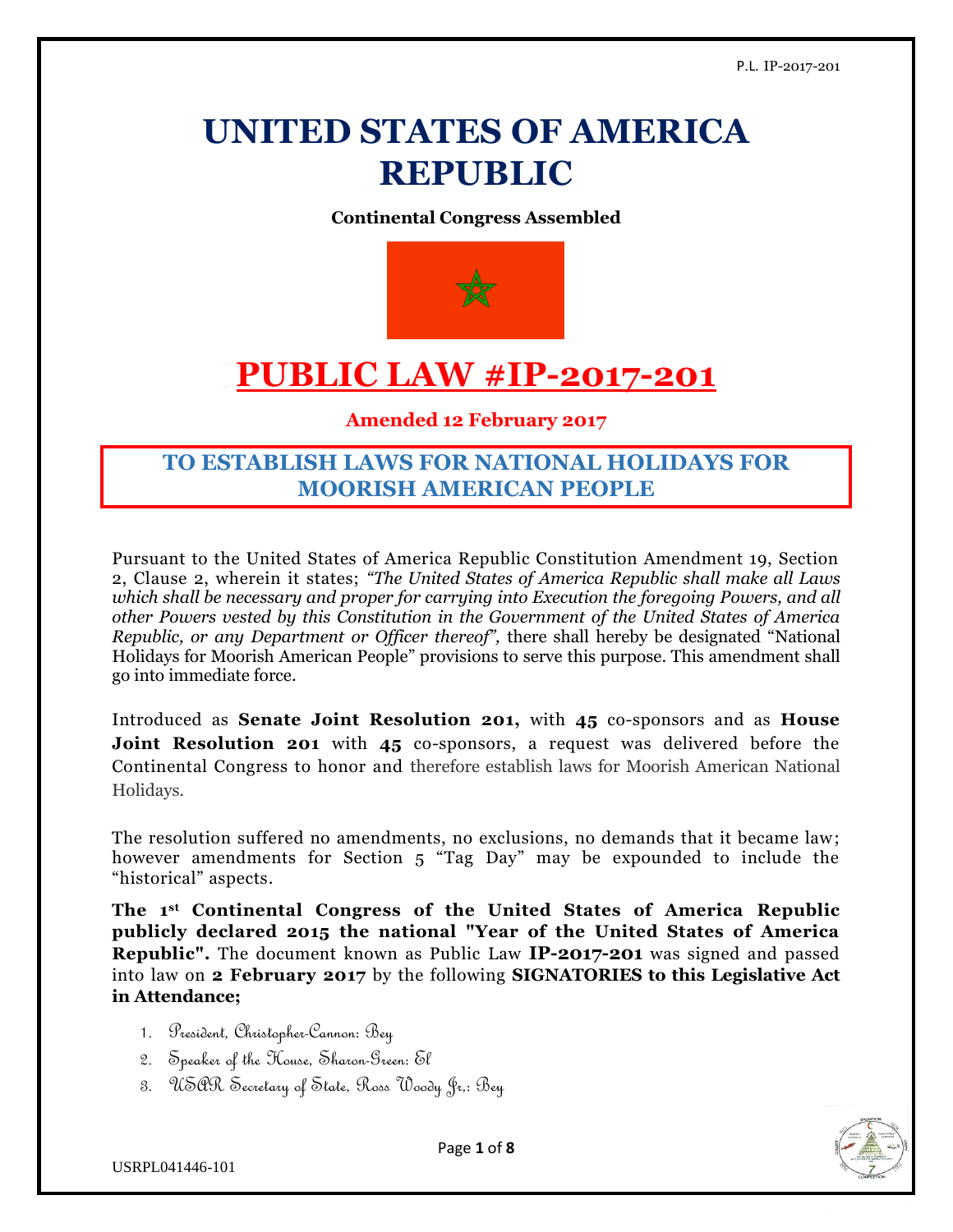#### P.L. IP-2017-201

- 4. USAR Attorney General, K-Charles: Bey (abstain#1)
- 5. Chief Justice, Illinois, Romulus Dorsey: El (abstain #1)
- 6. Foreign Affairs Minister, Texas, Rafael-Vazquez: El
- 7. Recorder of Deeds, Illinois, Taiwuan-Smith: Bey
- 8. Governor, Arizona, Dexter-Johnson: Bey
- 9. Governor, California, G. Riller: El
- 10. Governor, Georgia, Mandel Williams: El
- 11. Governor, Louisiana, Eric Wannamaker: Bey
- 12. Governor, Maryland Altie Archer: Bey
- 13. Governor, Missouri, Floyd-Harris: Bey
- 14. Governor, Minnesota, Vicie-Williams: Bey
- 15. Governor, North Carolina, Nasir Ma'at: El
- 16. Governor, Ohio, Terry King: Bey
- 17. Governor, Virginia, Darnell Brown: Bey
- 18. Lieutenant Governor, Georgia, Timothy Jackson: El
- 19. Lieutenant Governor, North Carolina, Yisrael (Carol)-Murray: Bey
- 20. Lieutenant Governor, Ohio, Galen Carson: Bey
- 21. Lieutenant Governor Virginia, Rich Wilson: Bey
- 22. Assistant Governor, Georgia, Christopher Hill: Bey
- 23. Assistant Governor, Ohio, Anthony Hammond: Bey
- 24. Assistant Governor, North Carolina, Sean-Ikard: Bey
- 25. Secretary of State, California, Demeitric Mason: El
- 26. Secretary of State, Georgia, Maureen Willis: Bey
- 27. Secretary of State, Ontario, Al Drey: Bey (Canada)
- 28. Public Minister, Missouri, Linda Ann-Bashful: El
- 29. Public Minister, Missouri, Maurice-Reynolds: Bey
- 30. Public Minister, Florida, William L.-Salter III,: Bey
- 31. Public Minister, Steven Richards: Bey (Canada)
- 32. Representative, Colorado, Ajoa Nash-Conner: Bey
- 33. Senator, Colorado, Kakuyon: El
- 34. Senator/Liaison Georgia, Tara-Hill: Bey
- 35. Senator, Illinois, Clayton Ronald-Henderson: El
- 36. Senator, Michigan, George-Bond: Bey
- 37. Senator, North Carolina, Hope Ma'at El
- 38. Vicegerent Commissioner, Leslie-Atkins: El
- 39. Vicegerent Chief, Illinois, Saadiq: Bey

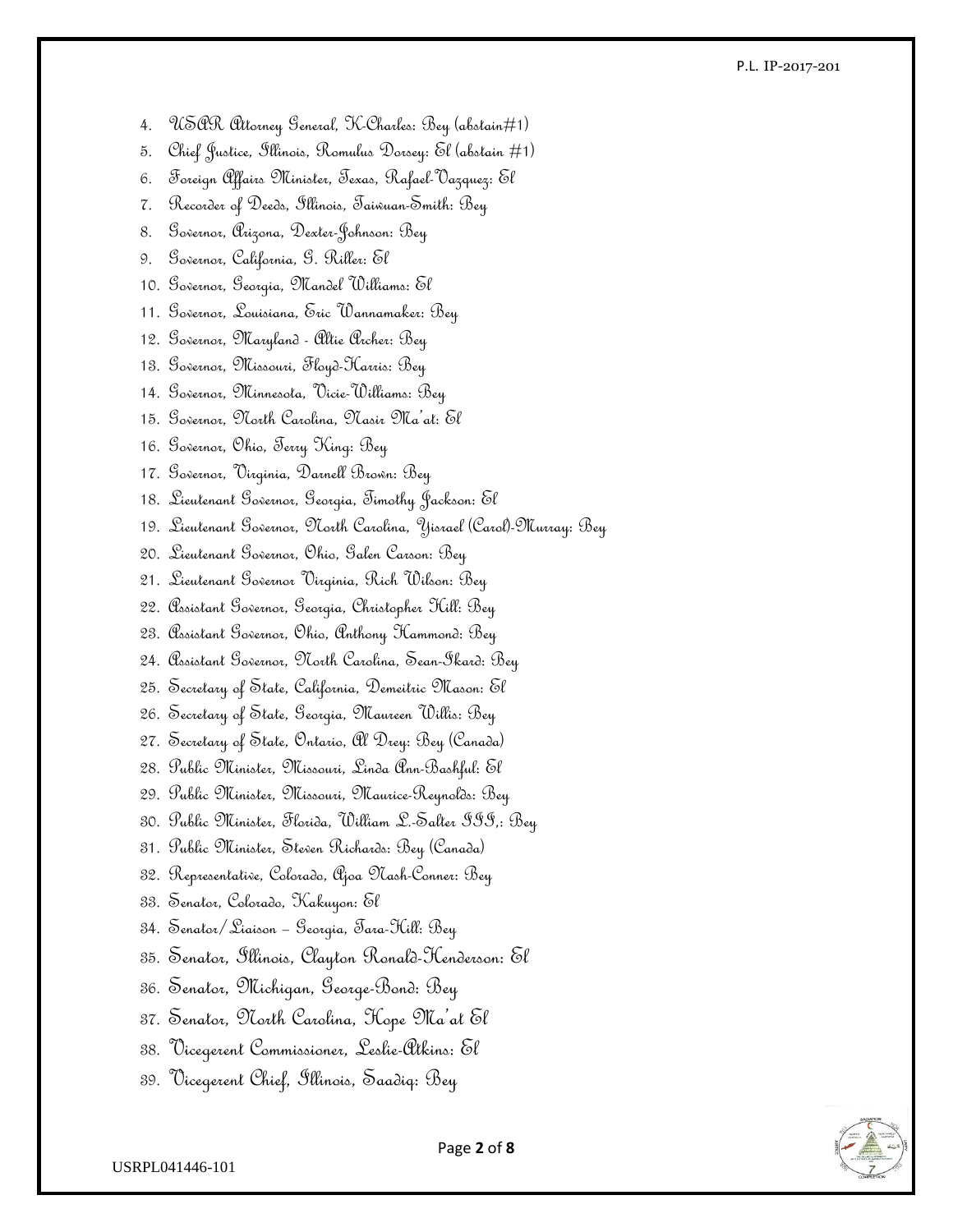P.L. IP-2017-201

- 40. Vicegerent, Arizona, Jorge-Bravo: Bey
- 41. Vicegerent, California, Dadrian-Anderson: Bey
- 42. Vicegerent, Colorado, Evelyn-Gordon: Bey
- 43. Vicegerent, Georgia, Akil: Bey
- 44. Vicegerent, Michigan, Damon-Lewis: El
- 45. Vicegerent, Ohio, Andwele-Montgomery: Bey

#### **PUBLIC LAW IP-2017-201 on 12 February 2017**

#### **JOINT RESOLUTION**

It reads as follows:

#### **Authorizing and requesting the President to enact laws:**

**to proclaim and** establish laws for its Nationals and citizens as per the Constitution and Laws of the **United States of America Republic.**

**WHEREAS,** the United States of America Republic, being a perpetual corporation is an autonomous State government lawfully incorporated and chartered for the benefit and protection of "We The Moorish American People", by its Declaration, National Constitution and By-Laws, and aforementioned Articles;

**WHEREAS** the United States of America Republic's official language is the English language,

**WHEREAS** the Moorish American People have made a unique contribution in shaping the United States of America Republic as a distinctive and blessed nation of people and citizens;

**WHEREAS** the Moorish American People are a People of deeply-held religious convictions springing from the Holy Scriptures of the Holy Koran of the Moorish Science Temple of America and the Learning, Teachings and Truth of the Holy Prophet Noble Drew Ali. The Holy Prophet Noble Drew Ali led his People back to the Principles and standards of their ancient forefathers' Free National Principles and Standards.

**WHEREAS** the Principles of Love, Truth, Peace, Freedom and Justice inspired concepts of civil government that are contained in our Declaration of Independence and Constitution of the United States of America Republic;

**WHEREAS the Moorish American People,** are now in great comprehension that, as a Nation of People being Nationwide in scope to achieve peace as well as unity as a single harmonious Nation, there must be uniform Laws for the Nation. The **Constitution** and **Laws** of the **United States of America Republic are** "*the Rock on which our Republic rests";*

**WHEREAS** the history of our Nation clearly illustrates the value of a Nation to be able to create and pass its own Laws are beneficial to a Society to Enforce the Laws of

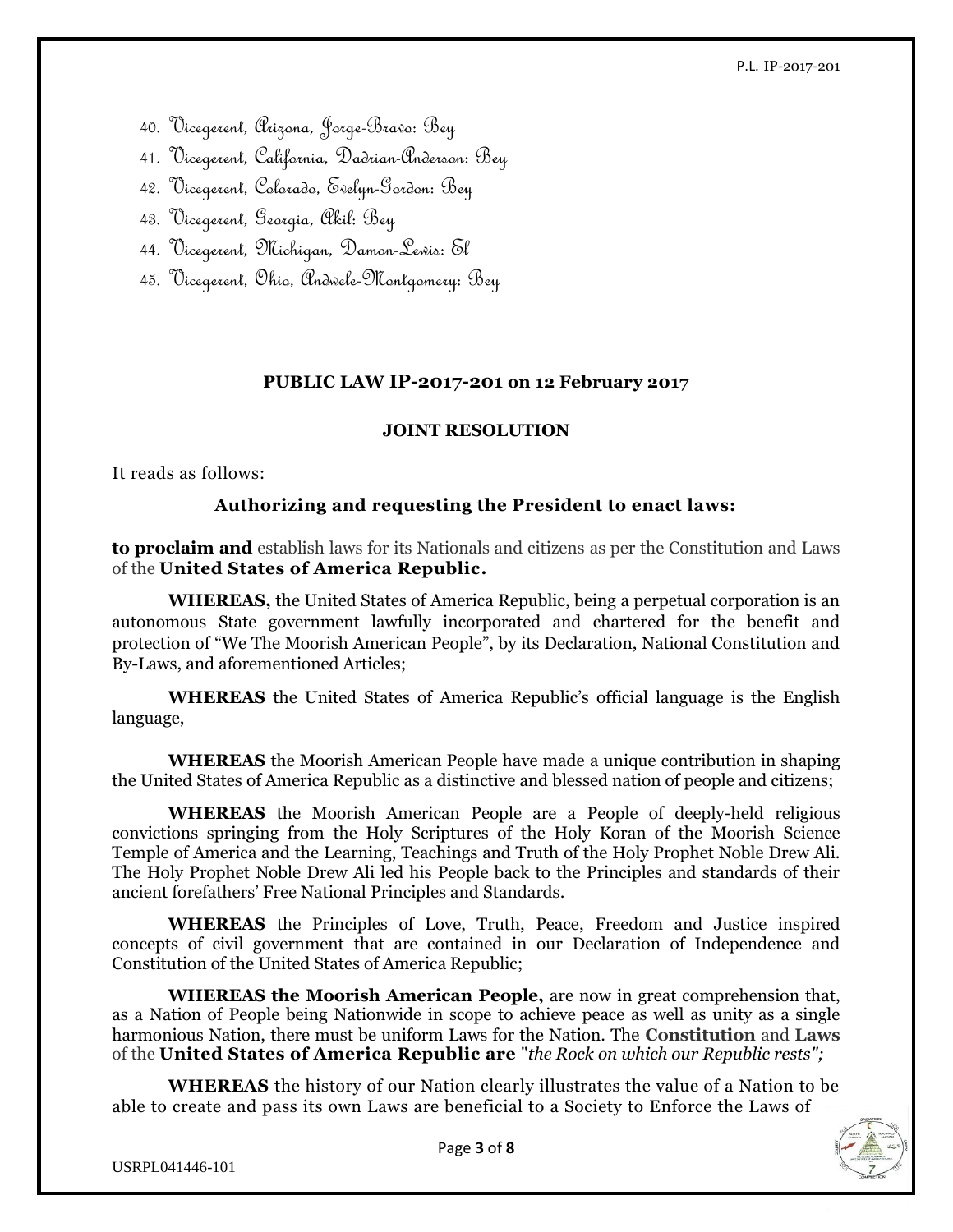the Nation. This is not to remove or change **The Moorish American People** from voluntarily applying and extending the learning, teachings and truth of the Holy Koran of the Moorish Science Temple of America in the lives of individuals, families, or in their society as a nation of People;

**WHEREAS** this Nation now faces great challenges that will test this Nation as it has never been tested before; and

**WHEREAS** that renewing our knowledge of Law, Divine and National and having faith in Our Universal Creator through Holy Scriptures of the Koran of the Moorish Science Temple of America, the Holy Bible and the Great Qu'ran of Mohammed as we honor all the divine Prophets Jesus, Mohammed, Buddha and Confucius. Therefore, the **Constitution and Laws of the United States of America Republic** and knowledge of the aforementioned Holy Scriptures can only strengthen our nation**.** I, President Christopher H- Cannon: Bey, therefore establish with the consent of the Continental Congress the provisions as the **Laws of the United States of America Republic**:

**NOW, [THEREFORE, be](http://therefore.be/)** it **Resolved** by the Continental Congress of the United States of America Republic in Continental Congress assembled, That the President is authorized and requested to designate the administration of said laws.

LEGISLATIVE HISTORY-PL. **IP-2017 Res.:201** CONGRESSIONAL RECORD, Vol. 1(2016):

**2 February 2017** considered and passed by the Continental Congress.

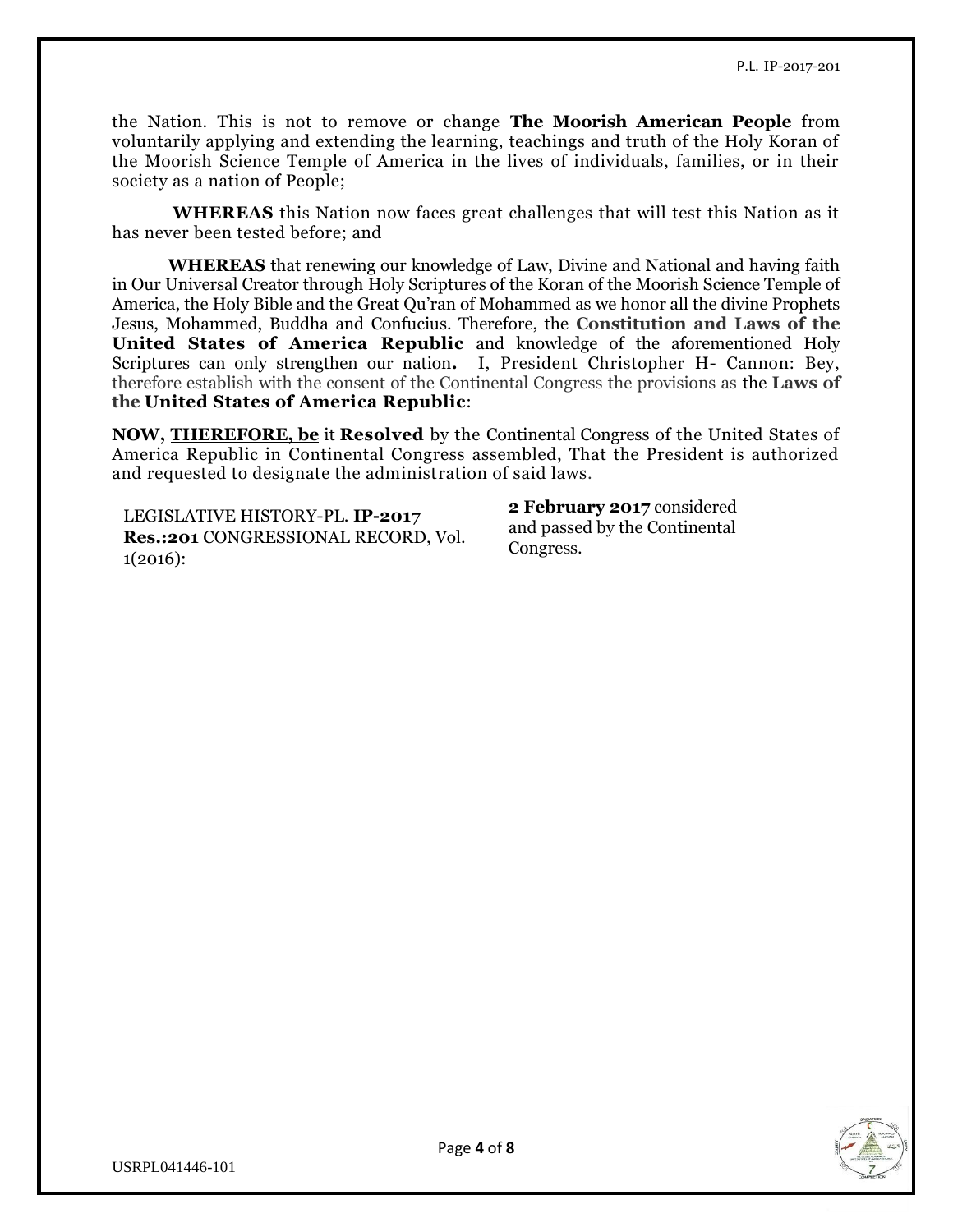## **Public Law #IP-2017-201 Chapter 1**

### **To Establish Laws For National Holidays for Moorish American People**

SECTION 1 - January 8th - Prophet Noble Drew Ali's "Born-Day" or "Earth-Day"

SECTION 2 - January 15th -Moorish New Year

SECTION 3 - March -First Sunday Moorish American Seniors Day

SECTION 4 - March 17th -Tag Day

SECTION 5 - April 14th – Independence Day – Celebrating the "Year of United States of America Republic"

SECTION 6 - July 20th - Authority Day

SECTION 7 - September 15th thru 20th - Moorish National Convention

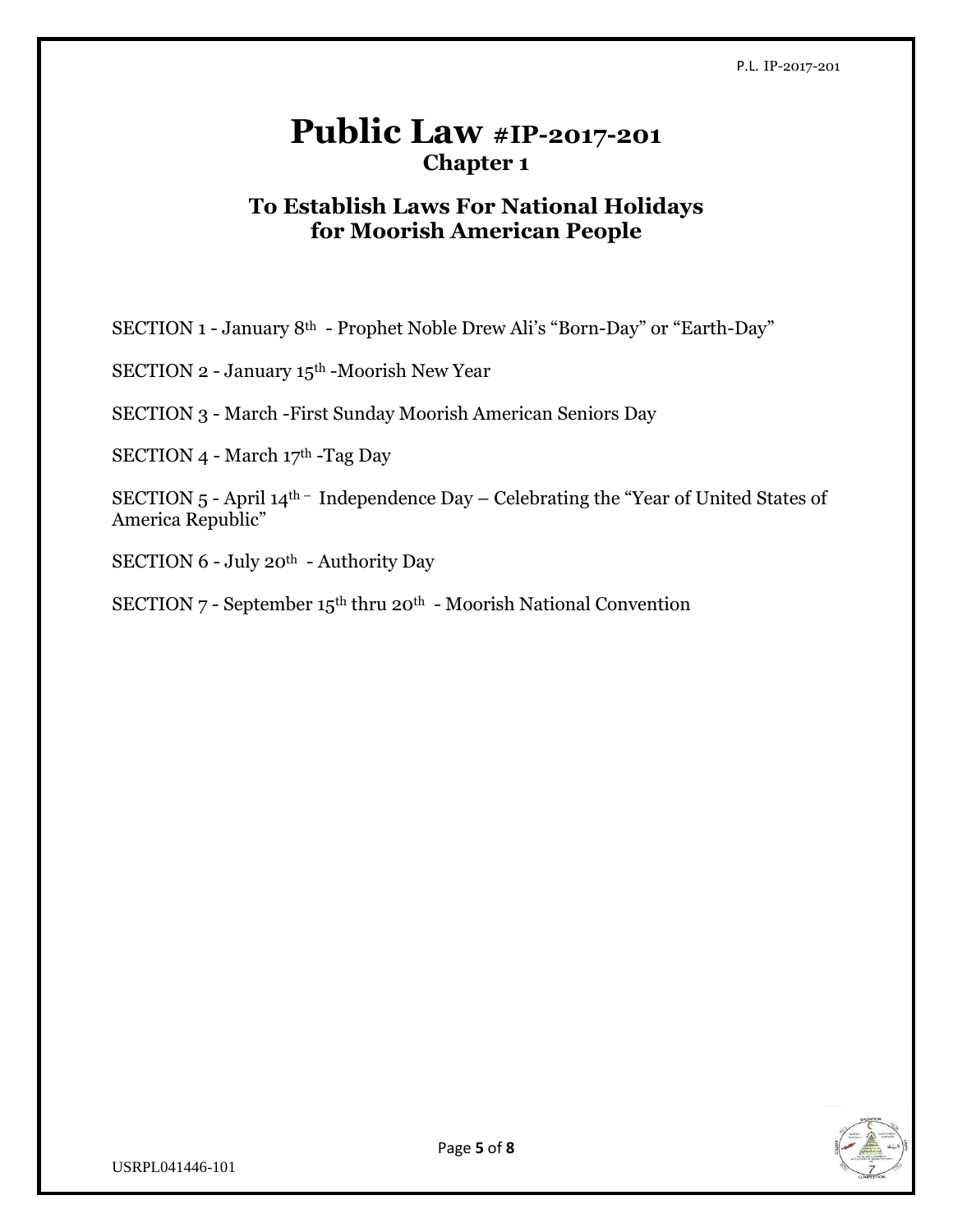## **Public Law #IP-2017-201**

## **Chapter 1**

## **To Establish Laws For National Holidays for Moorish American People**

It is hereby written within the laws of the Government of the United States of America Republic on this 12th day of February in year Two Thousand and Seventeen, that the following National Holidays be established for Moorish American People; and that we, the Moorish American People, Respect and Honor these "Moorish Holidays", as it is a major part of our Traditions and Customs that shall be forever be imparted to all Moorish American children:

#### **SECTION 1: January 8th - Prophet Noble Drew Ali Born-Day**

- (a) DISPLAY OF MOORISH FLAG: This Holy Day shall be a National Holiday for all Moorish Americans, Moors, and American Moslems in Honoring Our Great Prophet Noble Drew Ali. The Moorish American Flag should *always* be displayed by Moorish Americans Nation-Wide outside their homes, temple, business, schools, cars, etc. on the Prophet's born-day January 8, 1886. In his Honor, let there be a showing of unity that, we know who we are, who our Prophet is, and who our ancestors were. No Moorish American Nation-Wide Shall work on this glorious day; especially in an environment contradictory to His great teachings; save but to work towards the progressive development of knowing Thyself and the uplift-ment of fallen humanity.
- (b) TRADITIONS & CUSTOMS: Moorish Americans are to Respect all Moorish Holidays as it is a major part of our Traditions and Customs. In honor, we extend the learning and teachings of our Holy Prophet Noble Drew Ali; and engage in celebrations of our Moorish heritage. We Praise Our Creator Allah for bringing us our Holy Prophet that taught us our Nationality. He brought us the Wisdom of the Holy Koran and various other Moorish literature(s) to save ourselves; by covenant with our Creator, and to honor the ways Our Ancestors {Foremothers and Forefathers} so that our days may be longer upon this Earth-land.
- (c) NOTIFICATION: Employers should be notified about the National holiday in due time according to policy, but not less than one (1) week prior to the celebration. No employer Shall force a Moorish American to work on this day when due notice is properly given.

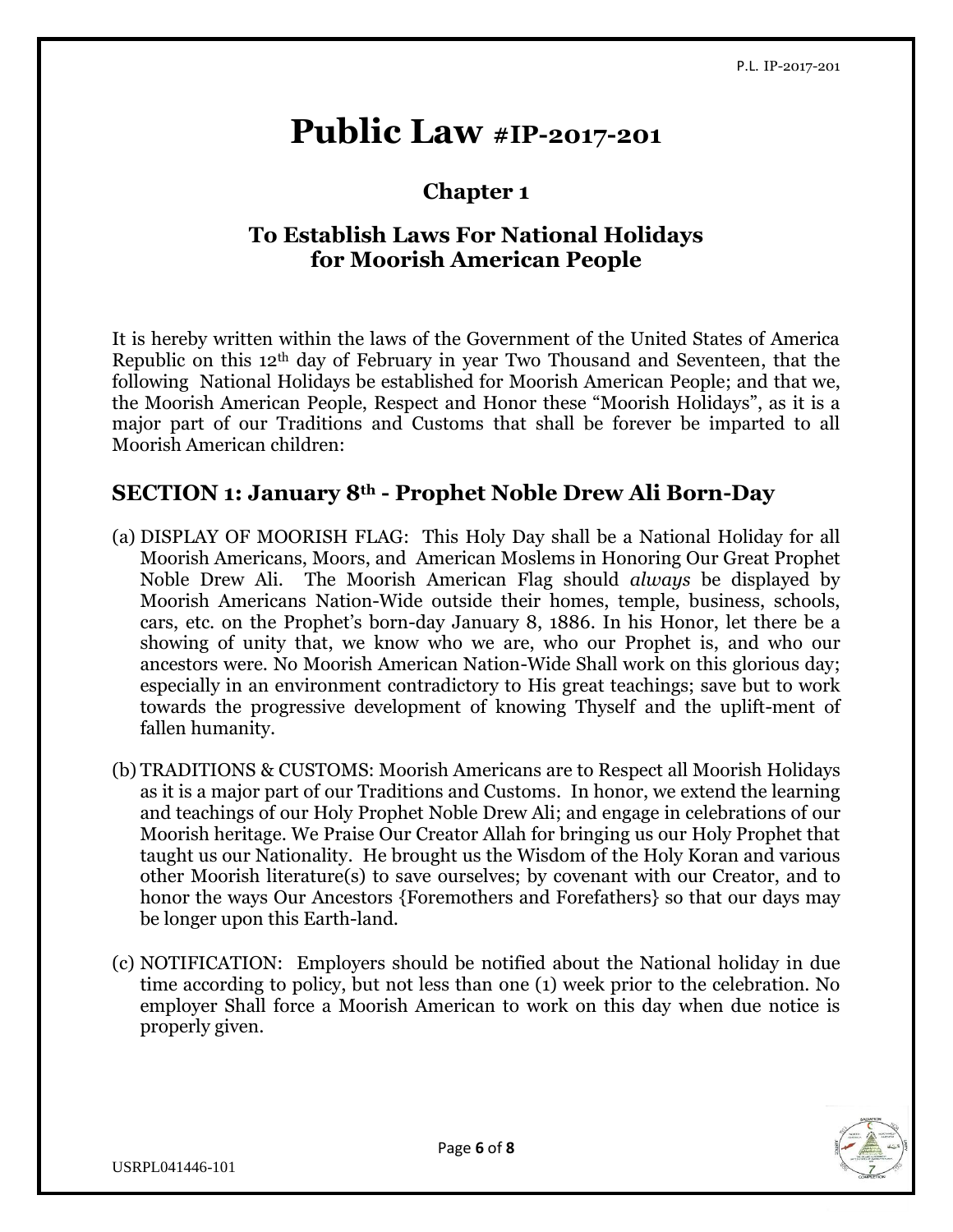### **SECTION 2: January 15th - Moorish New Year**

This Holiday shall be a National Holiday for all Moorish Americans, Moors and Moslems in Honoring Our New Year. Nation-Wide, Moorish Americans are Encouraged to attend their places of employment and to celebrate the holiday with family and friends safely.

#### **SECTION 3 - March 1st - Sunday Moorish American Seniors Day**

This Holiday shall be a National Holiday for all Moors, Moorish Americans and Moslems in Honoring Our Seniors and Elders with the highest respect and honor. Nation-Wide Moorish Americans are Encouraged to still attend their places of employment and to celebrate the holiday with family and friends safely.

## **SECTION 4: March 17th - Tag Day**



The first Tag Day was celebrated in 1929. It was started as a fund raising day and in 1929 the tags sold for 10 cents each. It is a remembrance of the Moors who were driven out of, and lost their ruling power in Ireland. The Moors of America [Moorish Americans], in these modern days remember those Moors of Ireland but with the great teachings of Allah's Last Prophet, Noble Drew Ali, we love instead of hate. This Holiday shall be a National Holiday for all Moorish Americans, Moors and Moslems in Honoring Tag Day. Nation-Wide Moorish Americans are Encouraged to still attend their places of employment and to celebrate the holiday with family and friends safely.

## **SECTION 5 - April 14th - Independence Day**

- (a) TRADITION: This Holiday shall be a National Holiday for all Moorish Americans, Moors and Moslems in Honoring Our Independence Day on April 14, 2015. This day is the Re-establishment of our State Government and the beginning of the fulfillment of prophecy. It is the Rebuilding of the Kingdom of our Creator. The Moorish American Flag should always be displayed by Moorish Americans nation-wide outside their homes, temple, business, schools, cars, etc. on Independence Day. In Honor, let there always be a daily showing of unity that we know who we are, who our Prophet is and who our ancestors were.
- (b) NOTIFICATION: No Moorish American Nation-Wide Shall work on this glorious day. Employers should be notified about the National holiday according to employer policy and at least one (1) week prior to the celebration. No employer Shall force a Moorish American to work on this day.